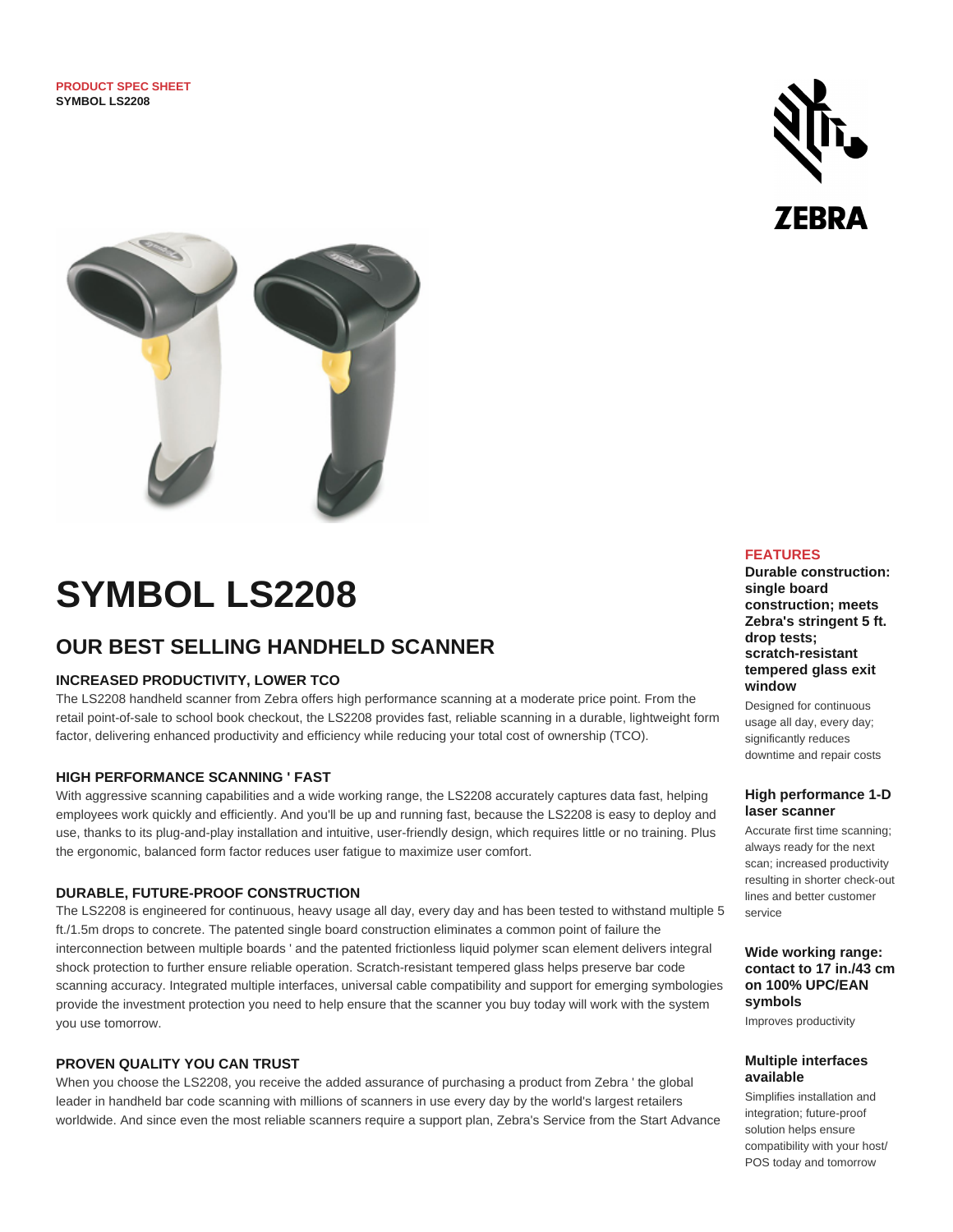Exchange Support provides next-business-day delivery of a replacement device for true service peace of mind. This offering also includes Zebra's unique Comprehensive Coverage, which extends normal wear and tear to cover accidental damage to exit windows, scan elements, housings and more at no extra charge.

## For more information about the LS2208 handheld scanner, visit us at **[www.zebra.com/ls2208](http://www.zebra.com/ls2208)** or access our global contact directory at **[www.zebra.com/contact](http://www.zebra.com/contact)**

#### **Plug-and-play; universal cable; intuitive scanning**

Rapid deployment; single cable connects to any computing environment; practically eliminates setup and training time for faster return on investment

#### **Ergonomic and lightweight design**

Reduces user fatigue with sleek, balanced form for maximum user comfort and productivity

#### **Hands-free Intellistand '¢**

Enables presentation scanning and easy switching between hands-free and handheld modes

#### **Advanced Data Formatting (ADF)**

Enables users to modify data prior to sending to host computer, reducing costly modifications to the host software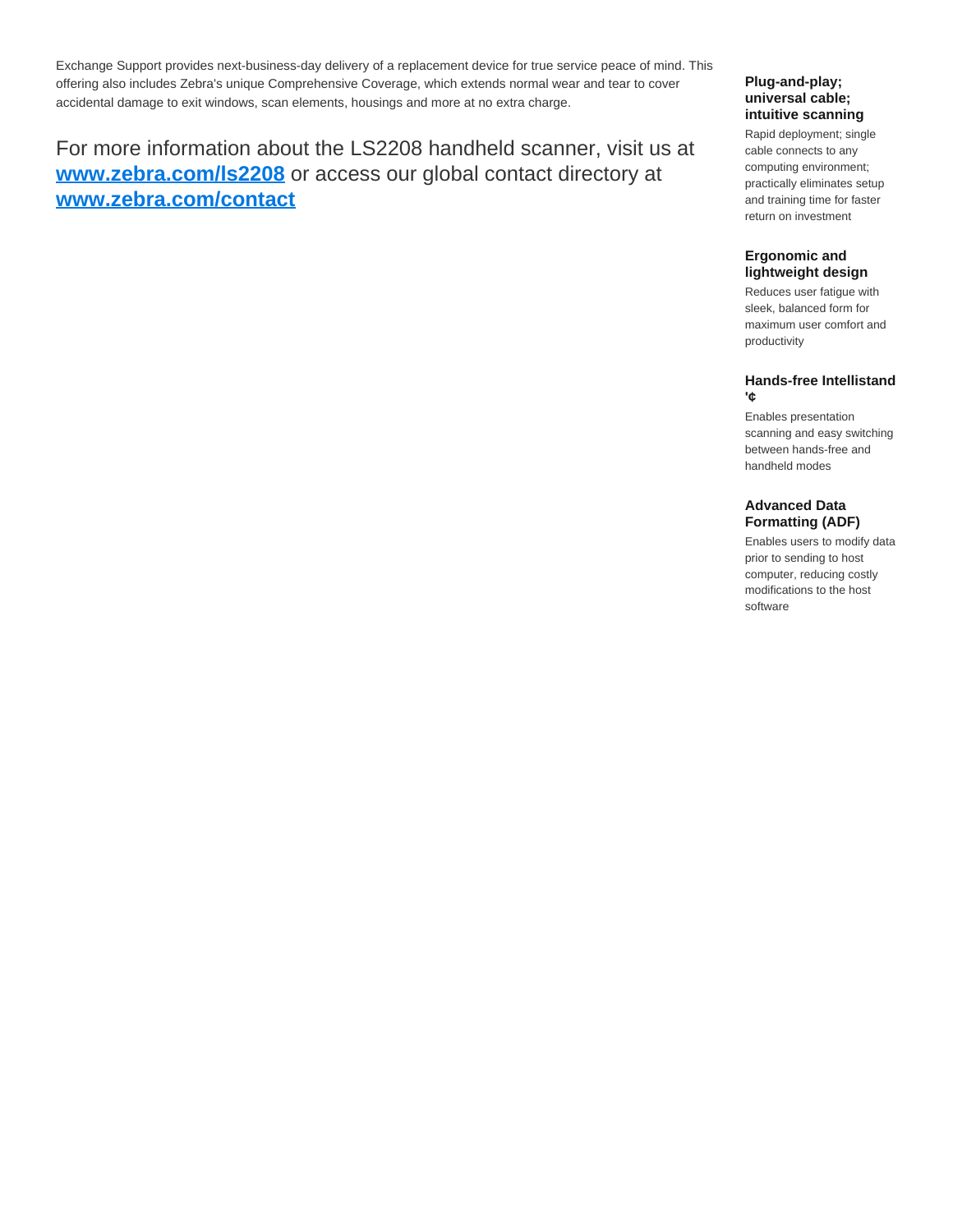## **SPECIFICATIONS**

| PHYSICAL CHARACTERISTICS             |                                                                                                                                                                                                                                                                                            | <b>USER ENVIRONMENT</b>                                                                                                                                                               |                                                                                                                  |  |
|--------------------------------------|--------------------------------------------------------------------------------------------------------------------------------------------------------------------------------------------------------------------------------------------------------------------------------------------|---------------------------------------------------------------------------------------------------------------------------------------------------------------------------------------|------------------------------------------------------------------------------------------------------------------|--|
| Dimensions:                          | 6 in. H x 2.5 in. W x 3.34 in.<br>D                                                                                                                                                                                                                                                        | <b>Operating Temp.</b>                                                                                                                                                                | 32° to 122° F/0° to 50° C                                                                                        |  |
|                                      | 15.2 cm H x 6.3 cm W x 8.4<br>cm                                                                                                                                                                                                                                                           | <b>Storage Temp.:</b>                                                                                                                                                                 | -40° to 158° F/-40° to 70° C                                                                                     |  |
| Weight:                              | 5.29 oz/150 gm                                                                                                                                                                                                                                                                             | Humidity:                                                                                                                                                                             | 5% to 95% relative humidity,<br>noncondensing                                                                    |  |
| Voltage and<br>Current:              | 5 volts +/- 10% at 130 mA<br>typical, 175 mA max<br>Host power or external<br>power supply                                                                                                                                                                                                 | <b>Drop</b><br><b>Specifications:</b>                                                                                                                                                 | Unit functions normally after<br>repeated 5 ft./1.5 m drops to                                                   |  |
| <b>Power Source:</b>                 |                                                                                                                                                                                                                                                                                            |                                                                                                                                                                                       | concrete<br>Tolerant to typical artificial                                                                       |  |
| Color:                               | Cash Register White or<br><b>Twilight Black</b>                                                                                                                                                                                                                                            | <b>Ambient Lighting</b>                                                                                                                                                               | indoor and Tolerance:<br>natural outdoor (direct<br>sunlight) lighting conditions.<br>Fluorescent, Incandescent, |  |
| PERFORMANCE CHARACTERISTICS          |                                                                                                                                                                                                                                                                                            |                                                                                                                                                                                       | Mercury Vapor, Sodium                                                                                            |  |
| <b>Scanner Type:</b>                 | <b>Bi-directional</b>                                                                                                                                                                                                                                                                      | Vapor, LED <sup>7</sup> : 450 Ft Candles<br>(4,844 Lux) Sunlight:<br>8000 Ft Candles (86,111 Lux                                                                                      |                                                                                                                  |  |
| <b>Light Source:</b>                 | 650 nm visible laser diode                                                                                                                                                                                                                                                                 |                                                                                                                                                                                       |                                                                                                                  |  |
| <b>Scan Element</b><br>Frequency:    | 50Hz                                                                                                                                                                                                                                                                                       | <b>Electrostatic</b><br>Discharge:                                                                                                                                                    | Conforms to 15 kV air<br>discharge and 8 kV of<br>contact discharge                                              |  |
| <b>Scan Rate:</b>                    | 100 scans per second typical                                                                                                                                                                                                                                                               |                                                                                                                                                                                       |                                                                                                                  |  |
| <b>Nominal Working</b><br>Distance:  | See chart below.                                                                                                                                                                                                                                                                           | <b>REGULATORY</b>                                                                                                                                                                     |                                                                                                                  |  |
| <b>Print Contrast:</b>               | 20% minimum reflective<br>difference                                                                                                                                                                                                                                                       | Certified to UL1950, CSA<br><b>Electrical Safety:</b><br>C22.2 No. 950, EN60950/                                                                                                      |                                                                                                                  |  |
| Roll (Tilt): $1$                     | $1 +$ /- 30 degrees                                                                                                                                                                                                                                                                        |                                                                                                                                                                                       | <b>IEC950</b>                                                                                                    |  |
| Pitch: 2                             | $2 +$ -65 degrees                                                                                                                                                                                                                                                                          | <b>EMI/RFI:</b>                                                                                                                                                                       | FCC Part 15 Class B, ICES-                                                                                       |  |
| Skew (Yaw): 3                        | $3 +$ -60 degrees                                                                                                                                                                                                                                                                          |                                                                                                                                                                                       | 003 Class B, European<br>Union EMC Directive,                                                                    |  |
| <b>Decode</b><br>Capability:         | UPC/EAN, UPC/EAN with<br>Supplementals, UPC/ EAN<br>128, Code 39, Code 39 Full<br>ASCII, Code 39 TriOptic,<br>Code 128, Code 128 Full<br>ASCII, Codabar, Interleaved<br>2 of 5, Discrete 2 of 5, Code<br>93, MSI, Code 11, IATA,<br>GS1 DataBar (formerly RSS)<br>variants, Chinese 2 of 5 |                                                                                                                                                                                       | Australian SMA, Taiwan<br>EMC, Japan VCCI/MITI/<br>Dentori.                                                      |  |
|                                      |                                                                                                                                                                                                                                                                                            | <b>Laser Safety:</b>                                                                                                                                                                  | CDRH Class II, IEC Class 2                                                                                       |  |
|                                      |                                                                                                                                                                                                                                                                                            | Environmental:                                                                                                                                                                        | Compliant with RoHS<br>directive 2002/95/EEC                                                                     |  |
|                                      |                                                                                                                                                                                                                                                                                            | <b>WARRANTY</b>                                                                                                                                                                       |                                                                                                                  |  |
| <b>Interfaces</b><br>Supported:      | USB, RS232, Keyboard<br>Wedge, IBM 468x/9x                                                                                                                                                                                                                                                 | The LS2208 is warranted against defects in<br>workmanship and materials for a period of 5<br>years (60 months) from date of shipment,<br>provided that the product remains unmodified |                                                                                                                  |  |
| <b>ACCESSORIES</b>                   |                                                                                                                                                                                                                                                                                            | and is operated under normal and proper                                                                                                                                               |                                                                                                                  |  |
| <b>Hands-Free</b><br>Intellistand'¢: | 20-61019-01R or 20-61019-<br>02R                                                                                                                                                                                                                                                           | conditions. See full warranty for details.                                                                                                                                            |                                                                                                                  |  |
|                                      |                                                                                                                                                                                                                                                                                            |                                                                                                                                                                                       |                                                                                                                  |  |